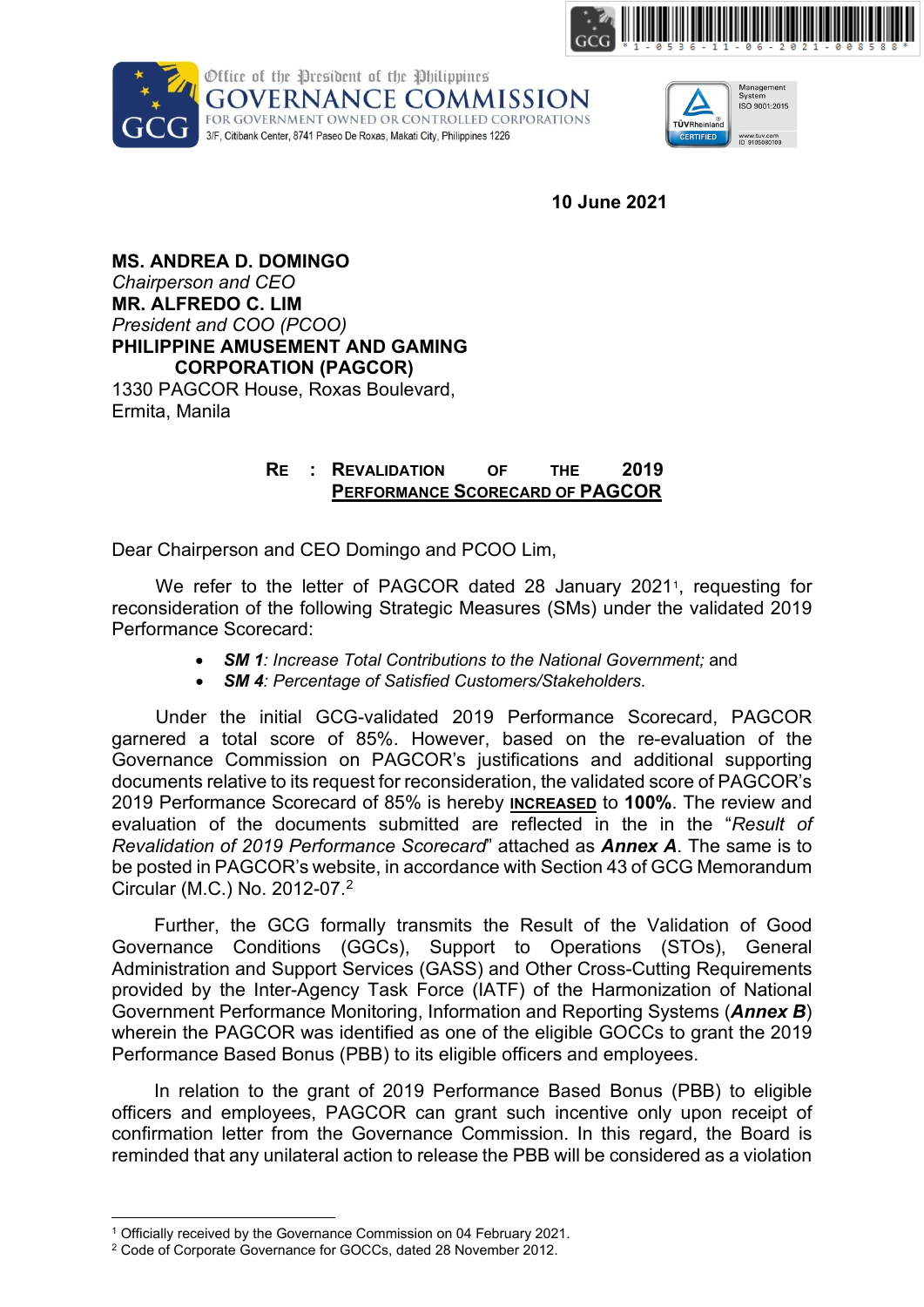of the Board's fiduciary duty to protect the assets of the GOCC as provided under Section 19 of Republic Act No. 10149<sup>3</sup>.

**FOR PAGCOR'S INFORMATION AND GUIDANCE.**

Very truly yours,

Digitally signed by: CHAIRMAN SAMUEL G. DAGPIN, JR.

**cc: COA Resident Auditor - PAGCOR**

<span id="page-1-0"></span><sup>3</sup> GOCC Governance Act of 2011.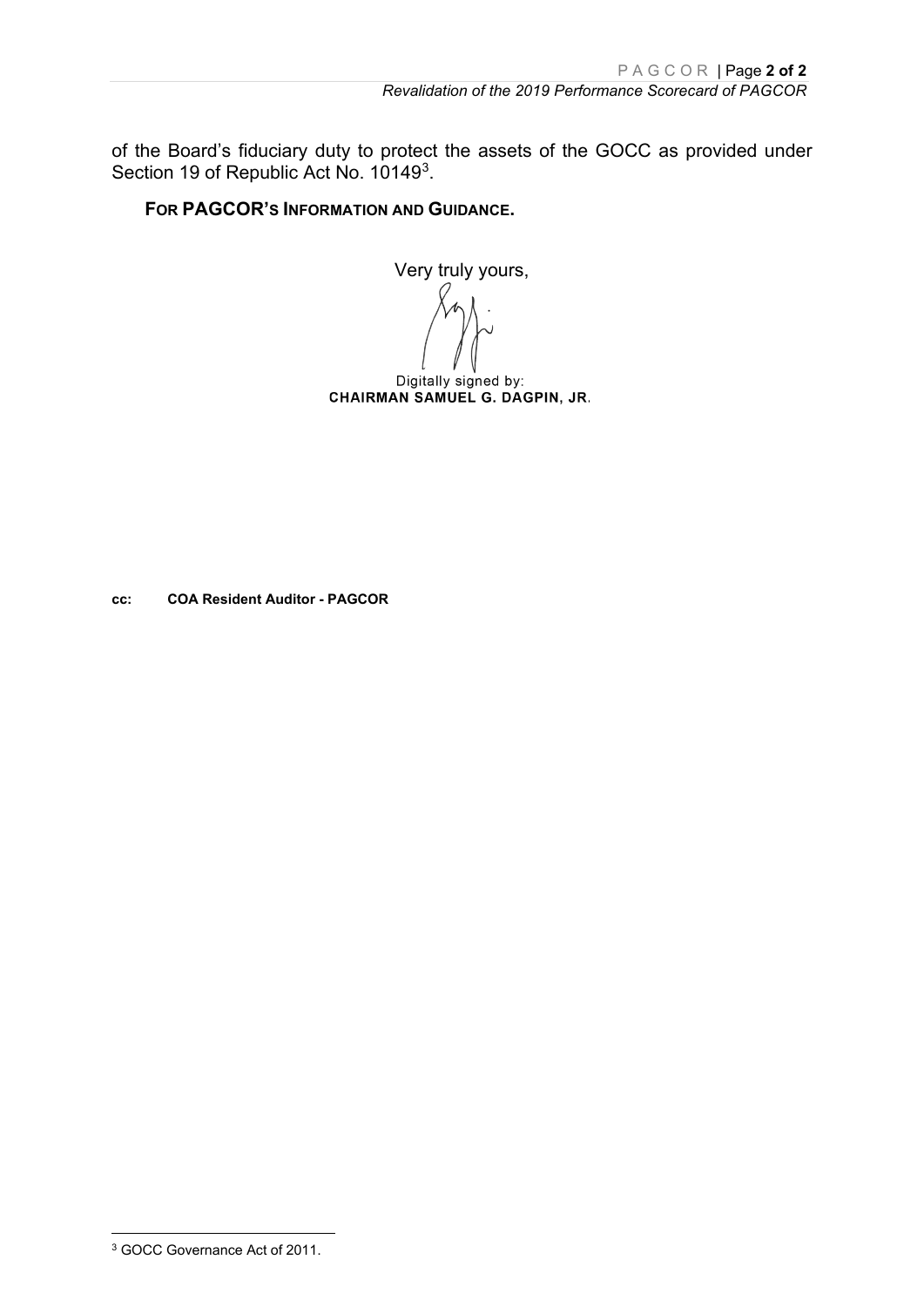## <span id="page-2-2"></span><span id="page-2-1"></span><span id="page-2-0"></span>**PHILIPPINE AMUSEMENT AND GAMING CORPORATION (PAGCOR) Result of Revalidation of 2019 Performance Scorecard**

|               |                 |                                                                                  | <b>Component</b>                                                                          |        |                                                                                                        |                                     | PAGCOR Submission <sup>1</sup> |        | <b>GCG Validation</b>           |        | <b>Supporting</b>                                                                                                                                                                                                     |                                                                               |  |
|---------------|-----------------|----------------------------------------------------------------------------------|-------------------------------------------------------------------------------------------|--------|--------------------------------------------------------------------------------------------------------|-------------------------------------|--------------------------------|--------|---------------------------------|--------|-----------------------------------------------------------------------------------------------------------------------------------------------------------------------------------------------------------------------|-------------------------------------------------------------------------------|--|
|               |                 | <b>Objective/Measure</b>                                                         | Formula                                                                                   | Weight | <b>Rating Scale</b>                                                                                    | <b>Target</b>                       | <b>Actual</b>                  | Rating | <b>Actual</b>                   | Rating | <b>Documents</b>                                                                                                                                                                                                      | <b>GCG Remarks</b>                                                            |  |
|               | <b>SO1</b>      | Increase Contribution to National Government Coffers and Nation-Building Efforts |                                                                                           |        |                                                                                                        |                                     |                                |        |                                 |        |                                                                                                                                                                                                                       |                                                                               |  |
| SOCIAL IMPACT | SM <sub>1</sub> | Increase Total<br>Contributions to<br>the National<br>Government <sup>2</sup>    | (2019 actual<br>remittance -<br>2018 actual<br>remittance) /<br>2018 actual<br>remittance | 25%    | 19% and<br>above = $25%$<br>10% to<br>$18.99\% =$<br>20%<br>Equal to or<br>below 2018<br>$actual = 0%$ | 2018<br>Actual +<br>19%<br>Increase | ₱72.22 Billion   24.51%        |        | 2018 Actual +<br>19% Increase   | 25%    | of<br>Details<br>Contributions<br>Nation-<br>to<br><b>Building</b><br><b>Official Receipt</b><br>Check<br>Voucher<br>Accounts<br>Payable<br>Voucher<br><b>Checks Issued</b><br>COA Audited<br>Financial<br>Statements | Request<br>for<br>is<br>reconsideration<br>APPROVED.                          |  |
|               | <b>SO 2</b>     | <b>Increase Gross Gaming Revenue (GGR) of the Industry</b>                       |                                                                                           |        |                                                                                                        |                                     |                                |        |                                 |        |                                                                                                                                                                                                                       |                                                                               |  |
|               | SM <sub>2</sub> | Increase Total<br><b>Industry Gross</b><br>Gaming<br>$Re$ venue $3$              | (2019 GGR)<br>$-2018$<br>GGR) / 2018<br><b>GGR</b>                                        | 25%    | 17% increase<br>and above $=$<br>25%                                                                   | 2018<br>actual +<br>17%<br>increase | <b>P256.49 Billion</b>         | 25%    | $2018$ actual +<br>22% increase | 25%    | Monthly<br>Computation<br>of GGR                                                                                                                                                                                      | Target exceeded.<br>The validated GGR for<br>2019 is <b>P</b> 250.76 Billion. |  |

<sup>1</sup> Per PAGCOR's Interim PES 3 Form submitted on 25 August 2020.

<sup>2</sup> Contributions to National Government = 50% NG share + Dangerous Drugs Board + 5% PSC Share + Host Cities' Share + 1% Board of Claims' Share + Mandated Contributions to NG – Others + Early Childhood Care and Development + Socio-Civic Projects (institutional) + Dividends + 5% Franchise Tax

<sup>&</sup>lt;sup>3</sup> Gross Gaming Revenue also referred to as Casino Gross Revenue as defined by PAGCOR based on its regulatory manuals. Includes revenues from licensee and PAGCOR casinos (table games, slot machines, Bingo [traditional and e-bingo, PeGS/Instawin], and offshore gaming but excludes regulatory fees/license fees paid to PAGCOR.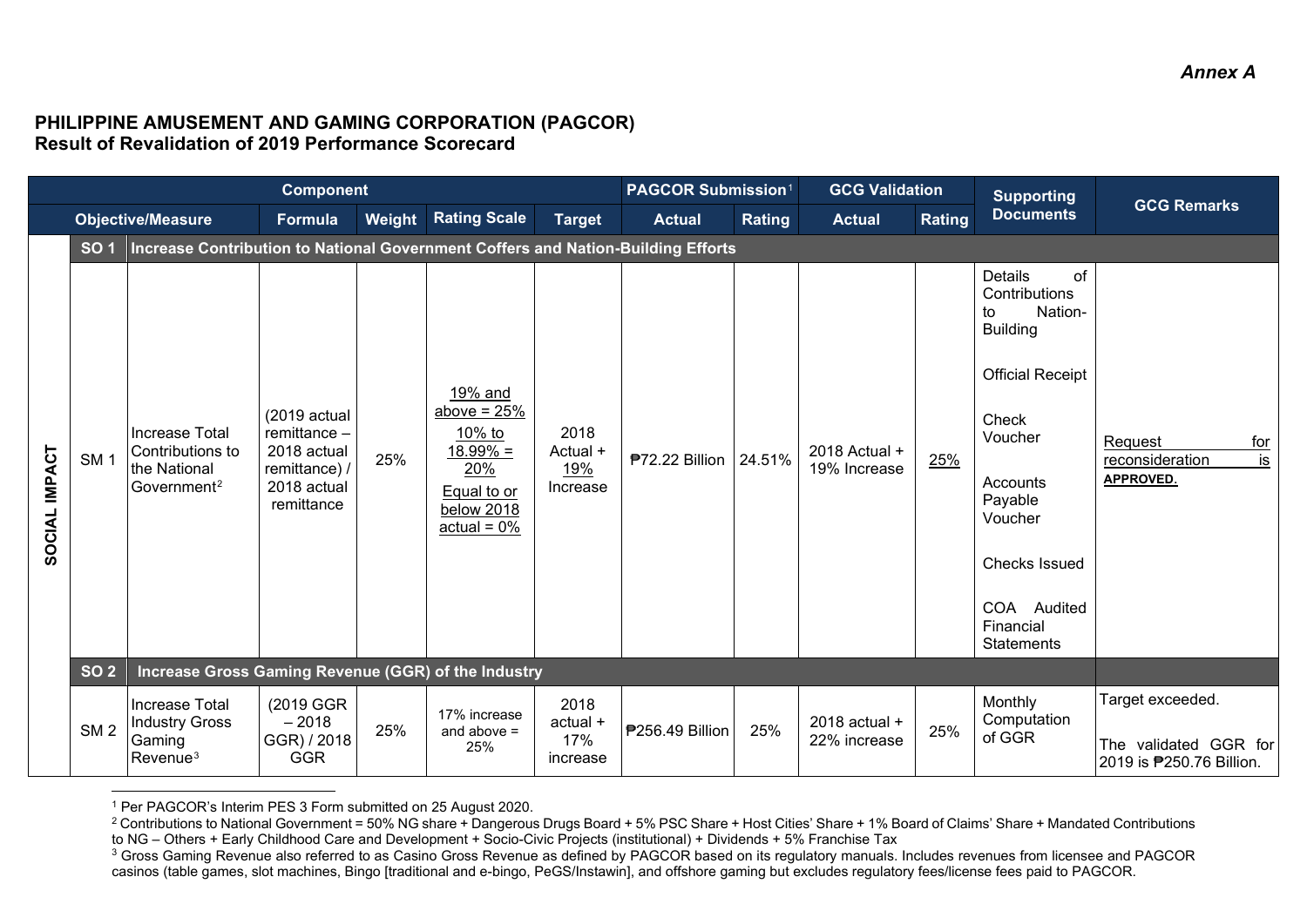### <span id="page-3-0"></span>PAGCOR | Page **2 of 6**

|                          | <b>Component</b> |                               |                                                                                                                                           |               | <b>PAGCOR Submission1</b> |        | <b>GCG Validation</b> |        | <b>Supporting</b>                                                                                                                                                                                                                                                                                                                                                         | <b>GCG Remarks</b>                                                                                                                                                                                                                                                                                                                                                                                                                                                                                                                                                                                                                                                                                                                                                                                                                                |
|--------------------------|------------------|-------------------------------|-------------------------------------------------------------------------------------------------------------------------------------------|---------------|---------------------------|--------|-----------------------|--------|---------------------------------------------------------------------------------------------------------------------------------------------------------------------------------------------------------------------------------------------------------------------------------------------------------------------------------------------------------------------------|---------------------------------------------------------------------------------------------------------------------------------------------------------------------------------------------------------------------------------------------------------------------------------------------------------------------------------------------------------------------------------------------------------------------------------------------------------------------------------------------------------------------------------------------------------------------------------------------------------------------------------------------------------------------------------------------------------------------------------------------------------------------------------------------------------------------------------------------------|
| <b>Objective/Measure</b> | Formula          | Weight<br><b>Rating Scale</b> |                                                                                                                                           | <b>Target</b> | <b>Actual</b>             | Rating | <b>Actual</b>         | Rating | <b>Documents</b>                                                                                                                                                                                                                                                                                                                                                          |                                                                                                                                                                                                                                                                                                                                                                                                                                                                                                                                                                                                                                                                                                                                                                                                                                                   |
|                          | Sub-total        |                               | 15% to<br>$16.99\% =$<br>20%<br>12% to<br>$14.99\% =$<br>15%<br>10% to<br>$11.99% =$<br>10%<br>Equal to or<br>below 2018<br>$actual = 0%$ |               |                           |        |                       |        | Summary of<br><b>Table Games</b><br>and Slot<br>Machine<br>Winnings<br>Official<br>Receipt,<br>Check, Check<br>Voucher<br>corresponding<br>to proponent's<br>share<br>Random<br>sampling of<br>Official<br>Receipts,<br><b>Billing</b><br>Statements,<br><b>GGR Income</b><br>Summary<br>Reports of<br><b>PAGCOR</b><br>Licensees <sup>4</sup><br>Provisional<br>Licenses | It should be noted that<br>while the closure of<br>Suncity operations (one<br>of PAGCOR's junket<br>operators) affected the<br>of<br>casino<br>operations<br>selected licensees, three<br>(3) new licensees were<br>registered in 2019 which<br>contributed ₱2.34 Billion<br>GGR.<br>Of<br>equal<br>importance to note is the<br>of<br>actual<br>use<br>performance from 2012-<br>2017 in the determination<br>of 2019 target. The 6-year<br>data presents fluctuations<br>due to various market<br>factors domestic<br>and<br>international, by using the<br>same, the effects of the<br>slowdown in the market<br>and its resulting income<br>loss and contributions of<br>entrants<br>new<br>were<br>already considered in the<br>computation of the target.<br>In line with this, the initial<br>target of +17% is hereby<br><b>RETAINED.</b> |
|                          | 50%              |                               |                                                                                                                                           |               | 49.51%                    |        | 50%                   |        |                                                                                                                                                                                                                                                                                                                                                                           |                                                                                                                                                                                                                                                                                                                                                                                                                                                                                                                                                                                                                                                                                                                                                                                                                                                   |

<sup>4</sup> Resorts World Manila (September), Solaire (August), City of Dreams (February), Okada Manila (December), Eastbay (May), Poro Point (July), Widus (January), Midori (March), Royce (April), Fortunegate (June), Fontana (November), D'Heights (October). The sampling ensured that all the months and all the licensed casinos were represented.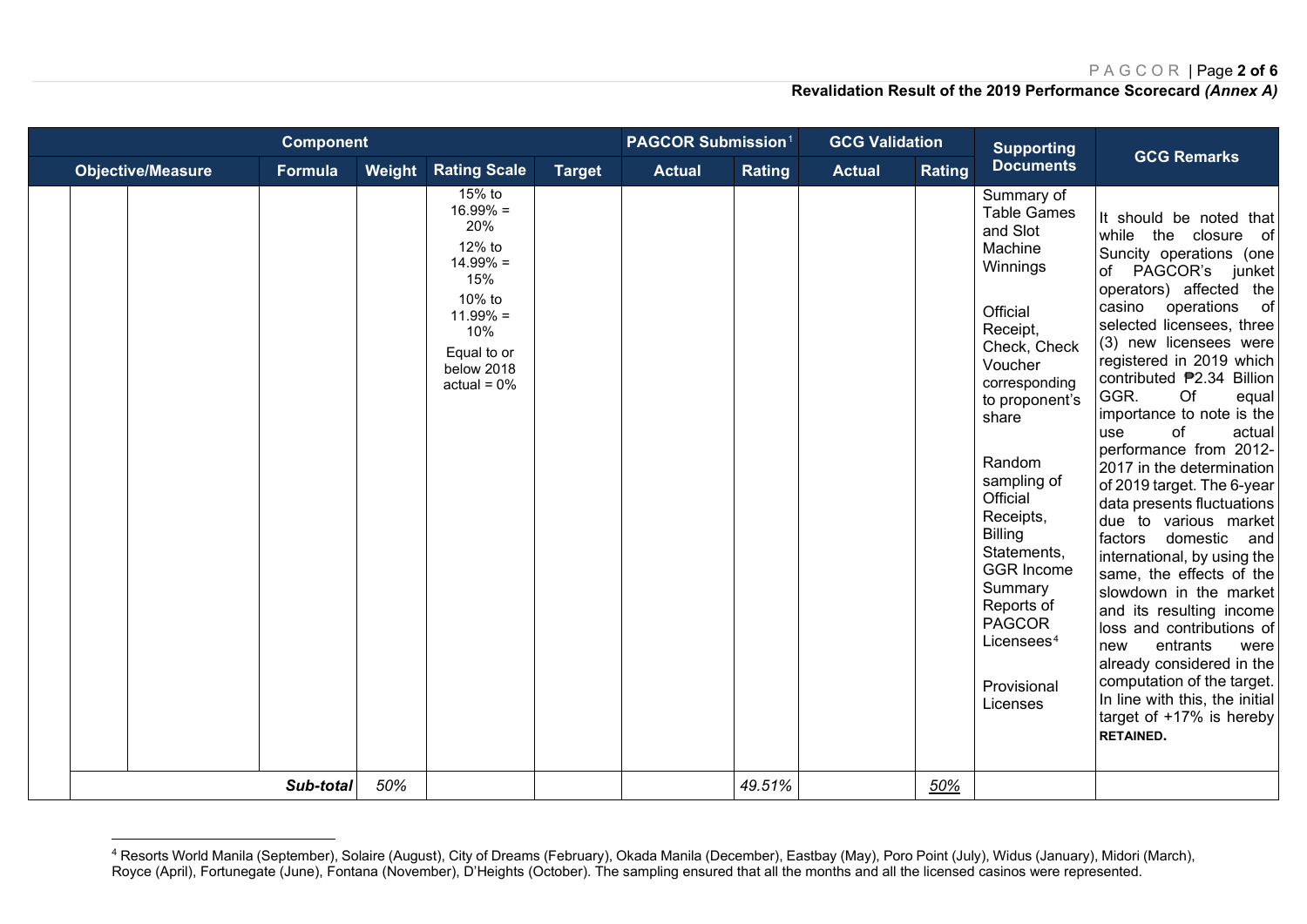# PAGCOR | Page **3 of 6**

|                     |                 |                                                                                      |                                                                                                                                | <b>Component</b><br>PAGCOR Submission <sup>1</sup> |                                                                  |               |               |               |               | <b>GCG Validation</b> |                                                                                                                                                                                                                                                    | <b>GCG Remarks</b>                                                                                                                                                                                                             |
|---------------------|-----------------|--------------------------------------------------------------------------------------|--------------------------------------------------------------------------------------------------------------------------------|----------------------------------------------------|------------------------------------------------------------------|---------------|---------------|---------------|---------------|-----------------------|----------------------------------------------------------------------------------------------------------------------------------------------------------------------------------------------------------------------------------------------------|--------------------------------------------------------------------------------------------------------------------------------------------------------------------------------------------------------------------------------|
|                     |                 | <b>Objective/Measure</b>                                                             | <b>Formula</b>                                                                                                                 | Weight                                             | <b>Rating Scale</b>                                              | <b>Target</b> | <b>Actual</b> | <b>Rating</b> | <b>Actual</b> | Rating                | <b>Supporting</b><br><b>Documents</b>                                                                                                                                                                                                              |                                                                                                                                                                                                                                |
|                     | SO <sub>3</sub> | Increase Revenue of PAGCOR                                                           |                                                                                                                                |                                                    |                                                                  |               |               |               |               |                       |                                                                                                                                                                                                                                                    |                                                                                                                                                                                                                                |
| FINANCIAL           | SM <sub>3</sub> | Increase Net<br>Operating Income<br>Margin (per COA<br>Revised Chart of<br>Accounts) | Net<br>Operating<br>Income /<br>Total<br>Income                                                                                | 20%                                                | (Actual /<br>Target) x<br>Weight<br>$0\% =$ If less<br>than 69%  | 75%           | 82.12%        | 20%           | 75.91%        | 20%                   | <b>COA Audited</b><br>Financial<br><b>Statements</b>                                                                                                                                                                                               | Target exceeded.<br>The GCG-validated NOI<br>margin was computed<br>using the COA Audited<br>FS showing a<br>total<br>income of <b>P81.97</b> Billion<br>and<br>total<br>operating<br>expenses amounting to<br>₱19.75 Billion. |
|                     |                 |                                                                                      | Sub-total                                                                                                                      | 20%                                                |                                                                  |               |               | 20%           |               | 20%                   |                                                                                                                                                                                                                                                    |                                                                                                                                                                                                                                |
|                     | <b>SO 4</b>     | Ensure a Conducive Business Environment within a Level Playing Field                 |                                                                                                                                |                                                    |                                                                  |               |               |               |               |                       |                                                                                                                                                                                                                                                    |                                                                                                                                                                                                                                |
| <b>STAKEHOLDERS</b> | SM <sub>4</sub> | Percentage of<br>Satisfied<br>Customers/Stake<br>holders                             | <b>Total Number</b><br>of<br>Respondents<br>who gave at<br>least<br>Satisfactory<br>rating / Total<br>Number of<br>Respondents | 10%                                                | (Actual /<br>Target) x<br>Weight<br>If less than<br>$80\% = 0\%$ | 90%           | 96.25%        | 10%           | 96.25%        | 10%                   | Customer<br>Satisfaction<br><b>Survey Report</b><br>Sample<br>accomplished<br>survey forms<br>Certification<br>from the Third-<br>Party<br>Consultant<br>Data Quality<br><b>Control Report</b><br>List of<br>Licensees as<br>of 01 October<br>2020 | Request<br>for<br>is<br>reconsideration<br><b>APPROVED.</b>                                                                                                                                                                    |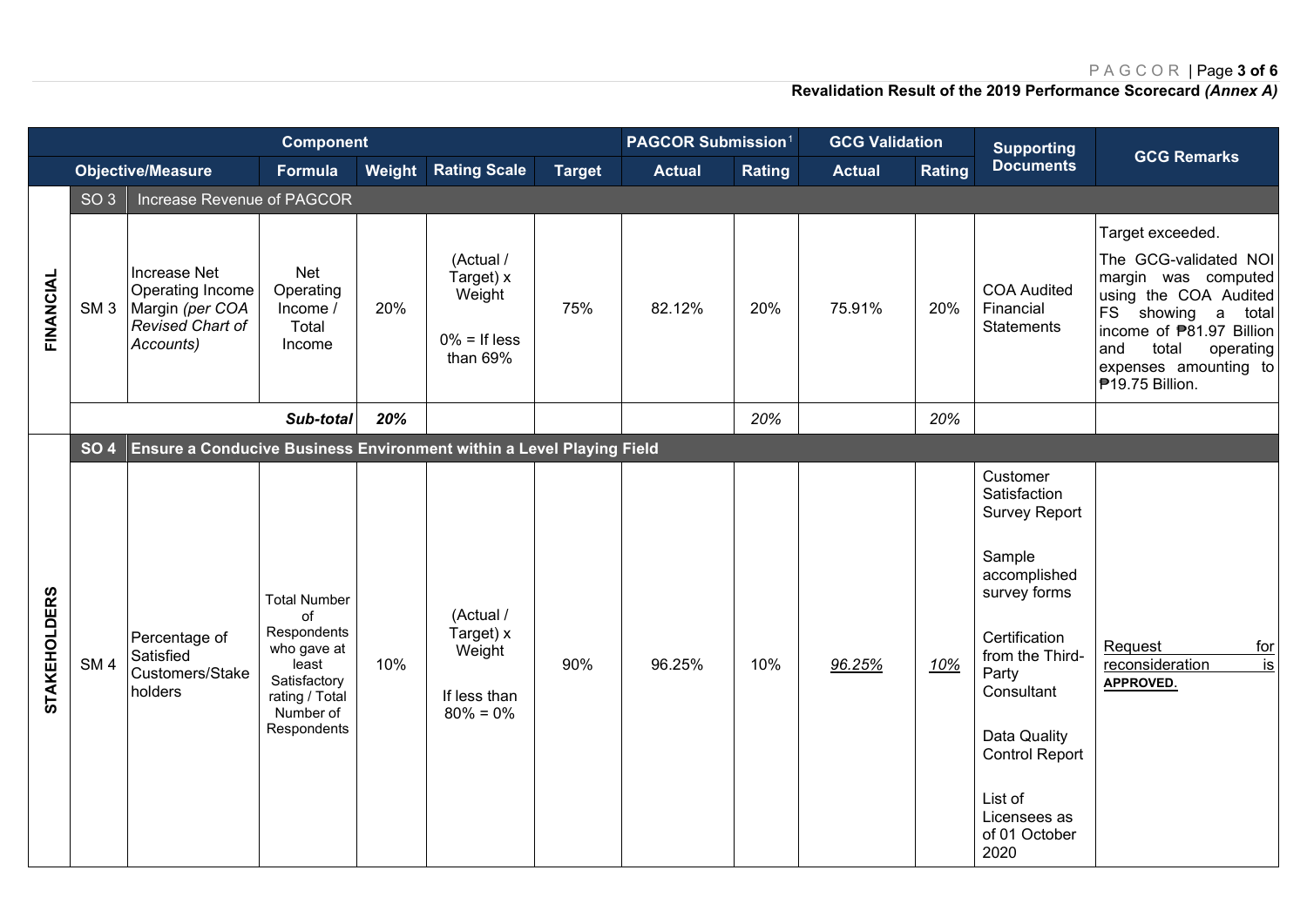# PAGCOR | Page **4 of 6**

|                  |                 |                                                       | <b>Component</b>                            |     |                            |               | <b>PAGCOR Submission1</b> |               | <b>GCG Validation</b> |        | <b>Supporting</b>                                                                                                                                                                                                      |                                                                                                                                                                                      |
|------------------|-----------------|-------------------------------------------------------|---------------------------------------------|-----|----------------------------|---------------|---------------------------|---------------|-----------------------|--------|------------------------------------------------------------------------------------------------------------------------------------------------------------------------------------------------------------------------|--------------------------------------------------------------------------------------------------------------------------------------------------------------------------------------|
|                  |                 | <b>Objective/Measure</b>                              | Formula                                     |     | <b>Weight Rating Scale</b> | <b>Target</b> | <b>Actual</b>             | <b>Rating</b> | <b>Actual</b>         | Rating | <b>Documents</b>                                                                                                                                                                                                       | <b>GCG Remarks</b>                                                                                                                                                                   |
|                  |                 |                                                       |                                             |     |                            |               |                           |               |                       |        | Letter<br>Correspond-<br>ences from<br>PAGCOR and<br>the Third-Party<br>Consultant<br>Confirming<br>that<br>Generation<br>and<br><b>Interpretation</b><br>of Survey<br>Results were<br>Conducted by<br>the Third-Party |                                                                                                                                                                                      |
|                  |                 |                                                       | Sub-total                                   | 10% |                            |               |                           | 10%           |                       | 10%    |                                                                                                                                                                                                                        |                                                                                                                                                                                      |
|                  | <b>SO 5</b>     | Improve Products, Services and Operational Efficiency |                                             |     |                            |               |                           |               |                       |        |                                                                                                                                                                                                                        |                                                                                                                                                                                      |
| INTERNAL PROCESS | SM <sub>5</sub> | Improve<br>Marketing<br>Expense to Win<br>Ratio       | Marketing<br>Expense /<br>Total<br>Winnings | 10% | All or Nothing             | $≤10%$        | 5.55%                     | 10%           | 5.55%                 | 10%    | 2019 COA<br><b>Audited FS</b><br>Summary of<br><b>Table Games</b><br>and Slot<br>Machine<br>Winnings<br><b>Trial Balance</b><br>as of 31<br>December<br>2019                                                           | Target met.<br>validated<br>The<br>accomplishment<br>was<br>computed<br>based<br>on<br>marketing expense equal<br>to P1.38 Billion and total<br>winnings<br>₱24.88<br>of<br>Billion. |
|                  |                 |                                                       | Sub-total                                   | 10% |                            |               |                           | 10%           |                       | 10%    |                                                                                                                                                                                                                        |                                                                                                                                                                                      |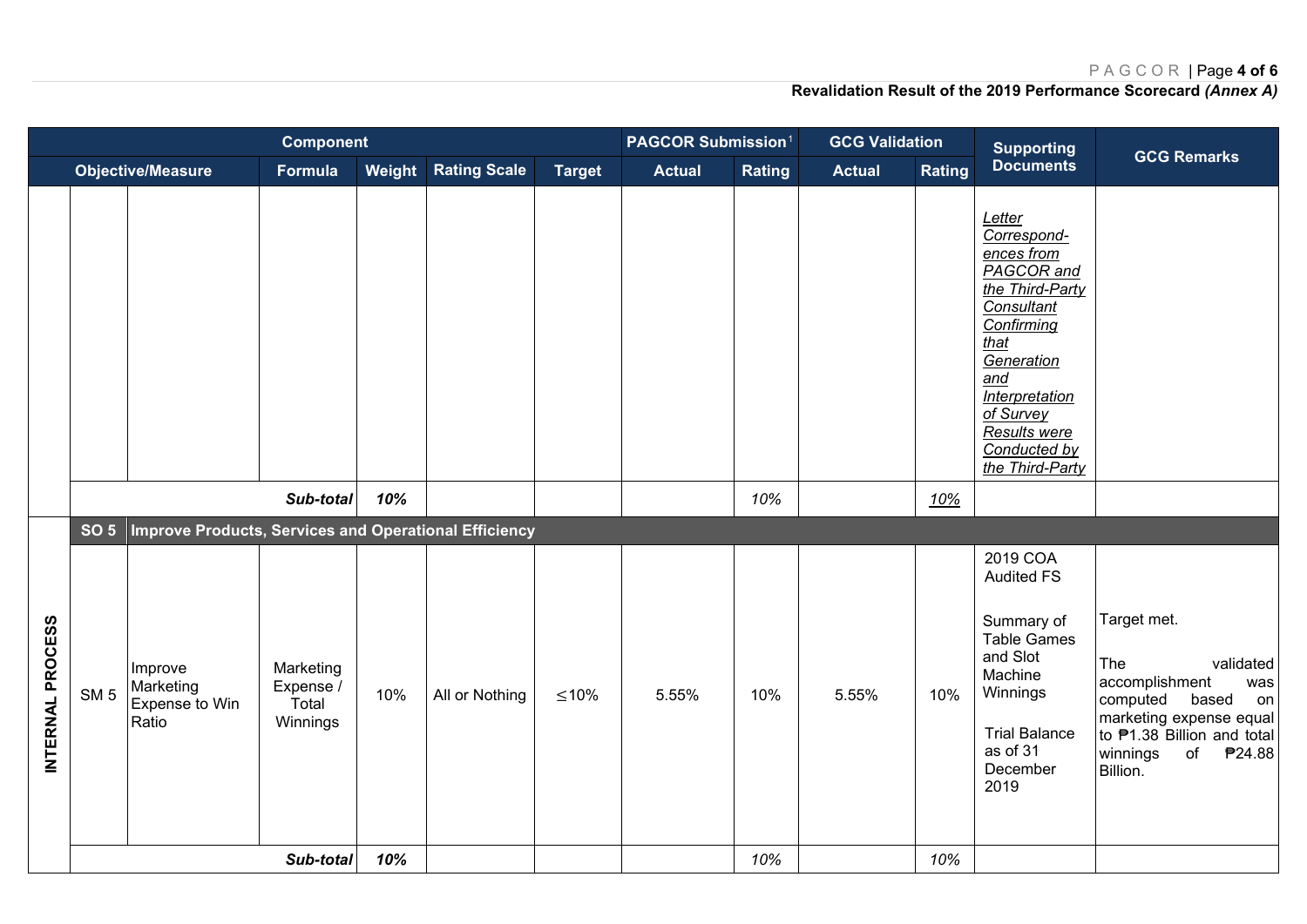## <span id="page-6-0"></span>PAGCOR | Page **5 of 6**

| <b>Component</b>           |                 |                                                                       |                               |        |                     |                                                                                                     | <b>PAGCOR Submission1</b>                                                                                                                                          |        | <b>GCG Validation</b>                                                                             |        | <b>Supporting</b>                                                                                                                                                                                                                                                                                    |                                                                                                                             |  |
|----------------------------|-----------------|-----------------------------------------------------------------------|-------------------------------|--------|---------------------|-----------------------------------------------------------------------------------------------------|--------------------------------------------------------------------------------------------------------------------------------------------------------------------|--------|---------------------------------------------------------------------------------------------------|--------|------------------------------------------------------------------------------------------------------------------------------------------------------------------------------------------------------------------------------------------------------------------------------------------------------|-----------------------------------------------------------------------------------------------------------------------------|--|
|                            |                 | <b>Objective/Measure</b>                                              | Formula                       | Weight | <b>Rating Scale</b> | <b>Target</b>                                                                                       | <b>Actual</b>                                                                                                                                                      | Rating | <b>Actual</b>                                                                                     | Rating | <b>Documents</b>                                                                                                                                                                                                                                                                                     | <b>GCG Remarks</b>                                                                                                          |  |
|                            | SO <sub>6</sub> | <b>Enhance Employee Competency and Motivation</b>                     |                               |        |                     |                                                                                                     |                                                                                                                                                                    |        |                                                                                                   |        |                                                                                                                                                                                                                                                                                                      |                                                                                                                             |  |
| <b>LEARNING AND GROWTH</b> | SM <sub>6</sub> | Percentage of<br>Employees<br><b>Meeting Required</b><br>Competencies | Actual<br>Accomplish-<br>ment | 5%     | All or Nothing      | Assessment<br>of 100%<br>employees<br>to determine<br>competency<br>level and<br>competency<br>gaps | Completed<br>establishment<br>of competency<br>baseline; and<br>Identification<br>and Summary<br>of Competency<br>Gaps for all<br>employees/<br>employee<br>groups | 5%     | 100% of<br>employees<br>assessed to<br>determine<br>competency<br>level and<br>competency<br>gaps | 5%     | Competency<br>Assessment<br>Report<br>Competency<br>Assessment<br>Results of the<br>Employees<br>per Group,<br>Branch and<br>Satellite<br>Offices<br>Justification<br>on Variance<br>between<br>Number of<br>Assessed<br>Employees<br>and<br>Personnel<br>Complement<br>as of 31<br>December<br>2019 | Target met.<br>The number of assessed<br>employees was based on<br>PAGCOR's<br>employee<br>count as of 04 November<br>2019. |  |
|                            | SM <sub>7</sub> | <b>Attain ISO</b><br>9001:2015<br>Recertification                     | Actual<br>Accomplish-<br>ment | 5%     | All or Nothing      | <b>ISO</b><br>9001:2015<br>Re-<br>certification                                                     | As attested by<br>the Certifying<br>Body, PAGCOR<br>has been<br>recommended<br>for re-<br>certification to                                                         | 5%     | ISO 9001:2015<br>Recertified <sup>5</sup>                                                         | 5%     | <b>ISO</b><br>9001:2015<br>Certificate<br>issued by<br>SOCOTEC<br>Certification                                                                                                                                                                                                                      | Target met.                                                                                                                 |  |

 $^5$  PAGCOR Executive Office in Malate, Manila, PAGCOR Corporate Annex Office in Ermita, Manila, Casino Filipino Tagaytay, Casino Filipino Angeles, and Citystate Satellite, Citystate Tower Hotel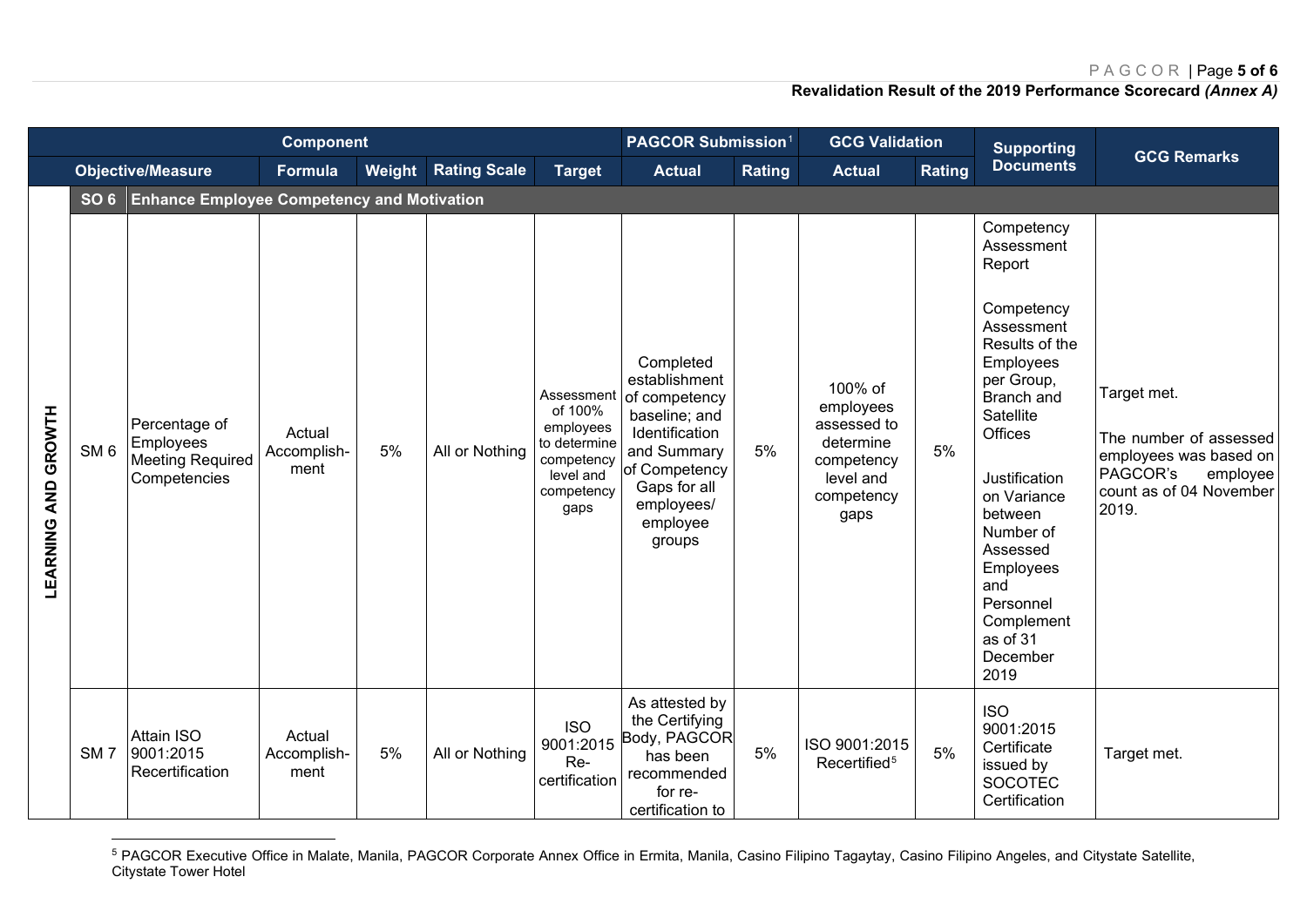#### PAGCOR | Page **6 of 6**

| <b>Component</b>         |                      |         |           |                                      |  |               | <b>PAGCOR Submission1</b>                                                                                                                             |               | <b>GCG Validation</b> |                  | <b>Supporting</b>                                                                                           | <b>GCG Remarks</b> |
|--------------------------|----------------------|---------|-----------|--------------------------------------|--|---------------|-------------------------------------------------------------------------------------------------------------------------------------------------------|---------------|-----------------------|------------------|-------------------------------------------------------------------------------------------------------------|--------------------|
| <b>Objective/Measure</b> |                      | Formula | Weight    | <b>Rating Scale</b><br><b>Target</b> |  | <b>Actual</b> | Rating                                                                                                                                                | <b>Actual</b> | Rating                | <b>Documents</b> |                                                                                                             |                    |
|                          |                      |         |           |                                      |  |               | ISO 9001:2015<br>as of 23<br>December 2019<br>The ISO<br>9001:2015<br>recertification<br>was formally<br>issued to<br>PAGCOR on<br>10 January<br>2020 |               |                       |                  | Philippines,<br>Inc.<br>Attestation<br>issued by<br><b>SOCOTEC</b><br>Certification<br>Philippines,<br>Inc. |                    |
|                          |                      |         | Sub-total | 10%                                  |  |               |                                                                                                                                                       | 10%           |                       | 10%              |                                                                                                             |                    |
|                          | <b>TOTAL</b><br>100% |         |           |                                      |  |               | 99.51%                                                                                                                                                |               | 100%                  |                  |                                                                                                             |                    |